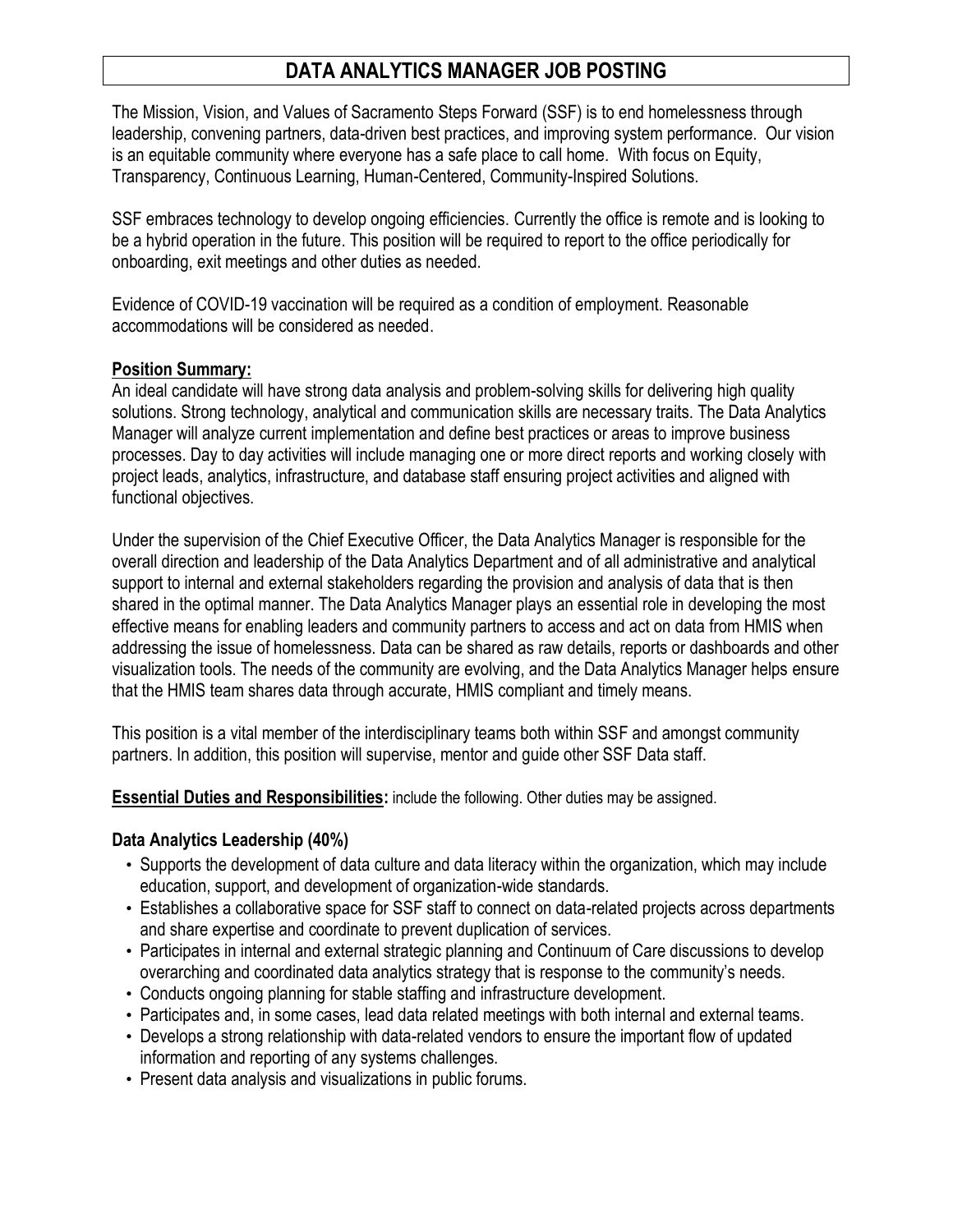# **DATA ANALYTICS MANAGER JOB POSTING**

• Builds necessary policies, processes and data documentation for effective data management and compliant data sharing.

## **Data Transformation and Analysis (40%)**

- Supports SSF and community data analytics needs while maintaining high-level of customer service.
- Creates, validates, and implements detailed reports, dashboards and other tools to help address the priority areas for understanding, monitoring, and evaluating interventions that address homelessness.
- Assesses, and to the agree possible, simplify, and automate previous data-related workflows.
- Enhances reporting capabilities for users to assess their own data and have tools for understanding compliance issues and needs for funding requirements.
- Collaborates with program staff and stakeholders to provide ongoing data quality analysis and reporting. Develop new and improve existing interactive data visualizations.
- Understands the business requirements and technical language and work with developers to write and read complex queries withing SQL/ Python Web/ Data Warehouse Platforms.
- Develops content and system for an online reporting platform.

## **Data Team Leadership (15%)**

- Recruits, train and help staff reach their professional development goals
- Creates collaborative Data Team environment with cross-coverage of critical functions.
- Ensures quality standards are upheld.
- Conducts performance reviews.

### **Other Responsibilities and Tasks (5%)**

- Performs data entry when needed and required.
- Other duties as assigned.
- Regular, predictable attendance is required.
- Ability to get along and work effectively with others.

## **Ideal candidates will possess the following knowledge, skills and abilities:**

- Experience with Tableau or other data visualization tools for creating visual representations of data.
- Experience with HMIS and Looker is desired but not required.
- High level of knowledge and competency in relational database management systems.
- Experience with Structured Query Language (SQL), Microsoft T-SQL and R.
- Experience with creating and maintaining technical documentation.
- Good working knowledge with Microsoft Office Suite or products including but not limited to, Word, PowerPoint, familiarity with high-level Excel formulas is required.
- Strong analytical and problem-solving skills.
- Excellent communication skills; ability to convey information in a clear and concise manner to groups with varying levels of technical expertise, as well as ability to listen and learn contextual information from others.
- Self-motivated with the ability to prioritize, meet deadlines and manage changing priorities in a fastpaced environment.
- Proven ability to be flexible and work hard, both independently and in a team environment.
- Willingness to work occasionally outside of normal business hours and to take on more responsibilities.
- A strong work ethic, integrity and the highest ethical standards are expected.
- Experience supervising staff and developing a supportive and productive team environment.